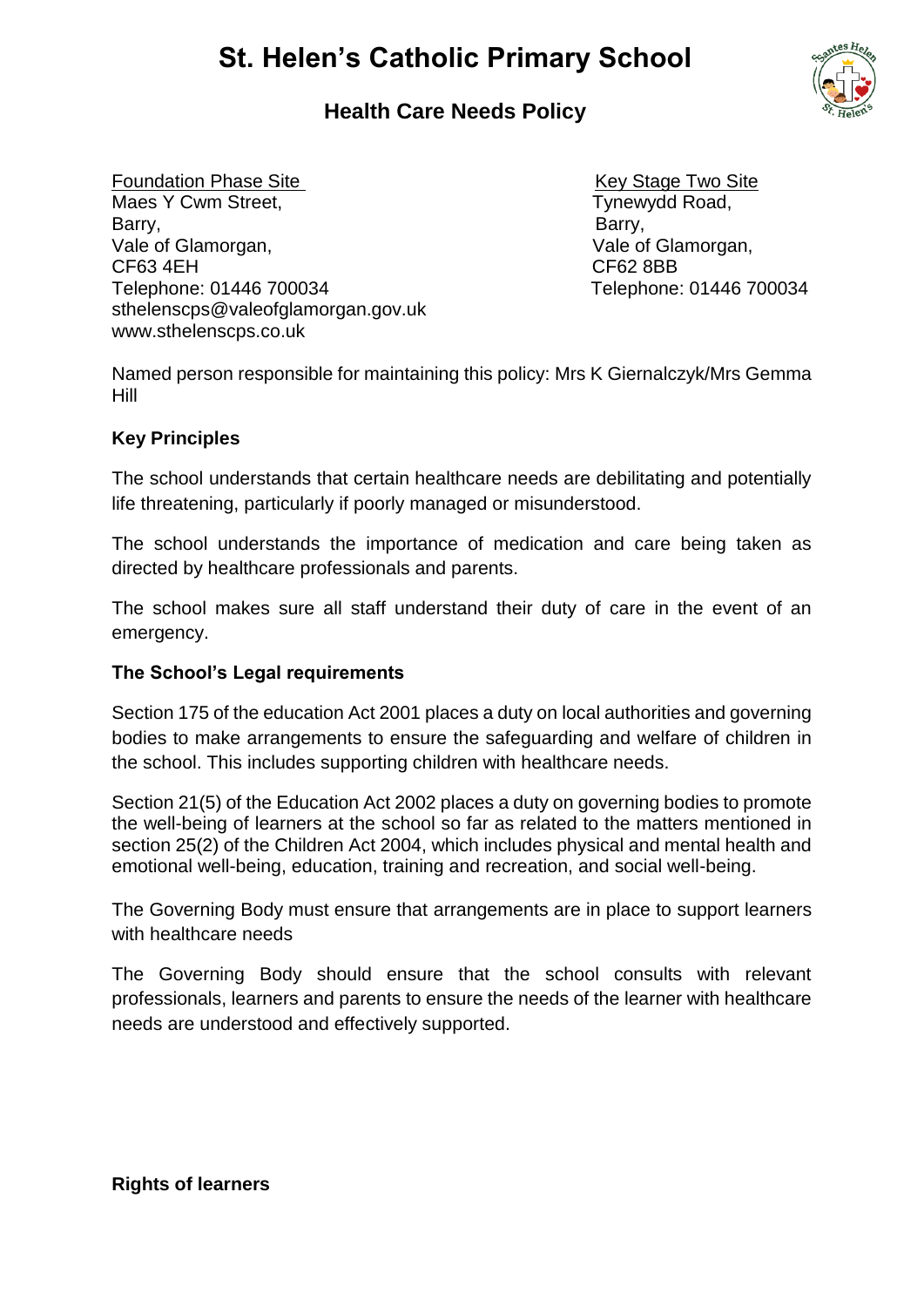All learners with healthcare needs are entitled to a full education. In addition to the duties set out above (Education Act 2002), consideration must also be given to whether the learner is defined as disabled under the Equality Act 2010. Governing bodies must comply with the duties of this Act, including those within an education context. For example, reasonable adjustments for disabled learners must be made and disabled learners must not be discriminated against when making admission arrangements. In drafting this statutory guidance and advice, the Welsh Ministers have had regard to the UNCRC – the contents reflect the rights contained in the convention.

## **Roles and Responsibilities**

#### Local Authorities

Local authorities should ensure education provision is available to learners, and:

- Must make reasonable adjustments to ensure disabled children are not at a substantial disadvantage compared with peers;
- Must make arrangements to promote cooperation between various bodies or persons, with a view to improving the well-being of children in relation to their physical and mental health, their education, training and recreation;
- Ensure appropriate agreements are in place for data sharing;
- Should work with education settings to ensure learners with healthcare needs receive a suitable education;
- Make reasonable provision for counselling services for learners aged 11-16 and learners in Year 6 in Primary school;
- Provide support, advice and guidance, including how to meet training needs, so that staff and governors can ensure the support specified with the IHP can be delivered effectively.

## Governing Bodies

Governing bodies should oversee the development and implementation of arrangements, which should include:

- Complying with statutory duties under the Equality Act 2010;
- Have a statutory duty to promote well-being of learners;
- Give due regard to Article 17 of the UNCRC, promoting spiritual and moral wellbeing and physical and mental health;
- Ensure roles and responsibilities of all involved in the support of learners with healthcare needs are understood;
- Work collaboratively with parents and other professionals to develop healthcare arrangements to meet the best interests of the learner;
- Develop, monitor and review healthcare needs arrangements in line with relevant policies and procedures, such as Health and Safety, First Aid, Risk Assessments, Data Protection Act 1998, safeguarding measures and emergency procedures;
- Ensure robust systems are in place for dealing with healthcare emergencies and critical incidents, for both on  $-$  and  $-$  off site activities, including access to emergency medication such as inhalers or epi-pens;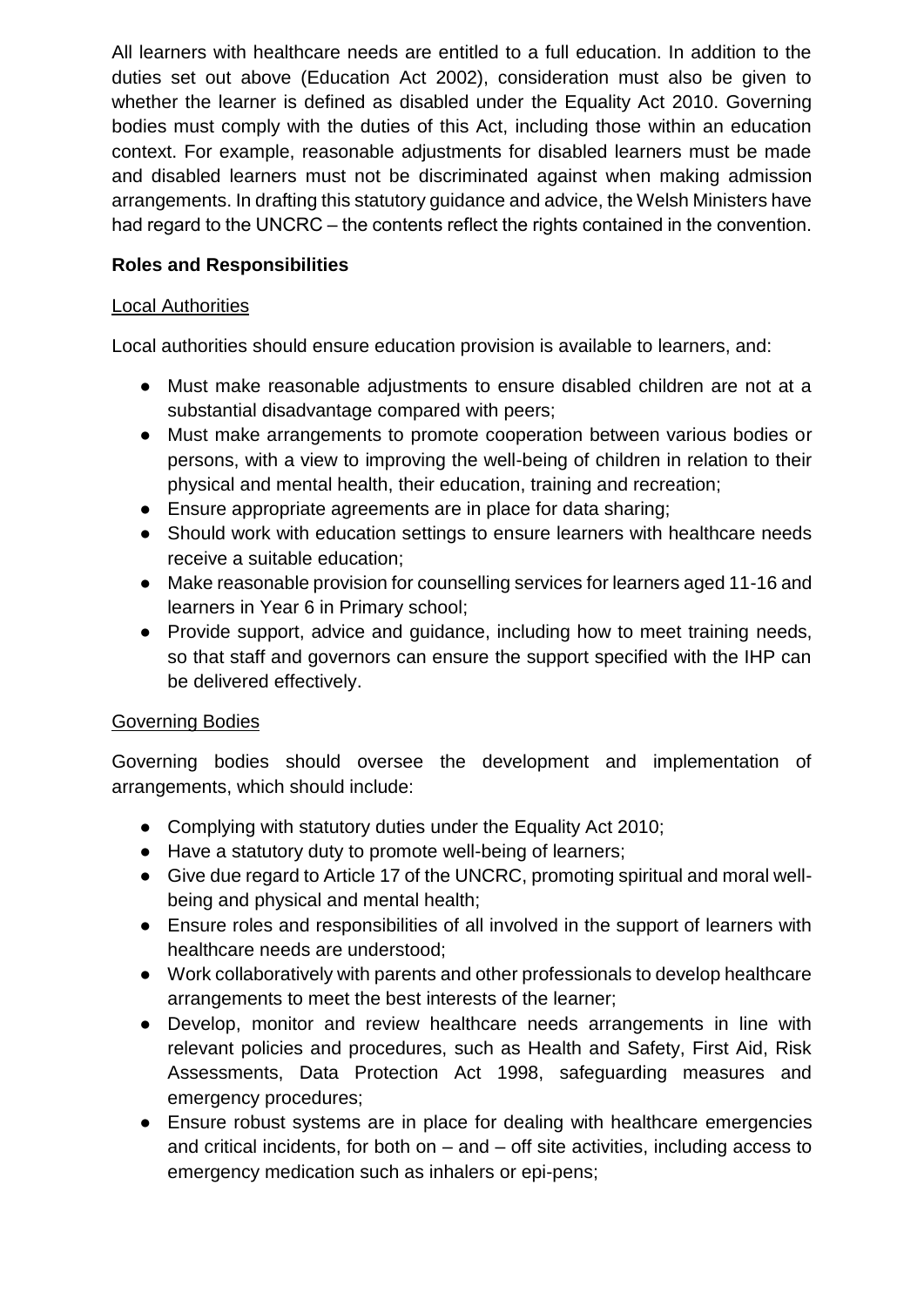- Ensure staff have appropriate training;
- Ensure appropriate insurance cover is in place and conditions of insurance;
- Have an infection prevention policy that fully reflects the procedures laid out in up to date guidance.

#### **Headteachers**

The headteacher should ensure arrangements to meet the healthcare needs of their learners are sufficiently developed and effectively implemented. This can include:

- Working with the Governing Body to ensure compliance with applicable statutory duties when supporting learners with healthcare needs, including duties under the Equality Act 2010;
- Ensuring the arrangements in place meet a learner's healthcare needs are fully understood by all parties and acted upon, and such actions maintained. In a split site school it may be necessary to delegate the day-to-day management of a learner's healthcare needs to another member of staff;
- Appoint a named member of staff who is responsible for learners healthcare needs, liasing with parents, learners, the home tuition service, the local authority, key worker and others involved in the learner's care;
- Ensure a sufficient number of trained staff are available to implement arrangements set out in all IHP, including contingency plans for emergency situations and staff absence;
- Have overall responsibility for the development of all IHPs;
- Ensure that learners have an appropriate and dignified environment to carry out healthcare needs, e.g. private toilet for catheterisation;
- Check with the LA whether any activities for supporting learners with healthcare needs are appropriately covered by insurance and making staff aware of any limits to the activities covered;
- Ensuring all learners with healthcare needs are appropriately linked with health advice service;
- Provide annual reports to the governing body on the effectiveness of the arrangements in place to meet the healthcare needs of learners;
- Ensure all learners with healthcare needs are not excluded from activities they would normally be entitled to take part in without a clear evidence based reason;
- To notify the local authority when a learner is likely to be away from the education setting for a significant period e.g. three weeks (whether in one go or over the course of an academic year) due to their healthcare needs;
- Be mindful of the Social Services and Well-being (Wales) Act 2014 and ensure assistance to learners is provided using a holistic approach.

## Teachers and Support Staff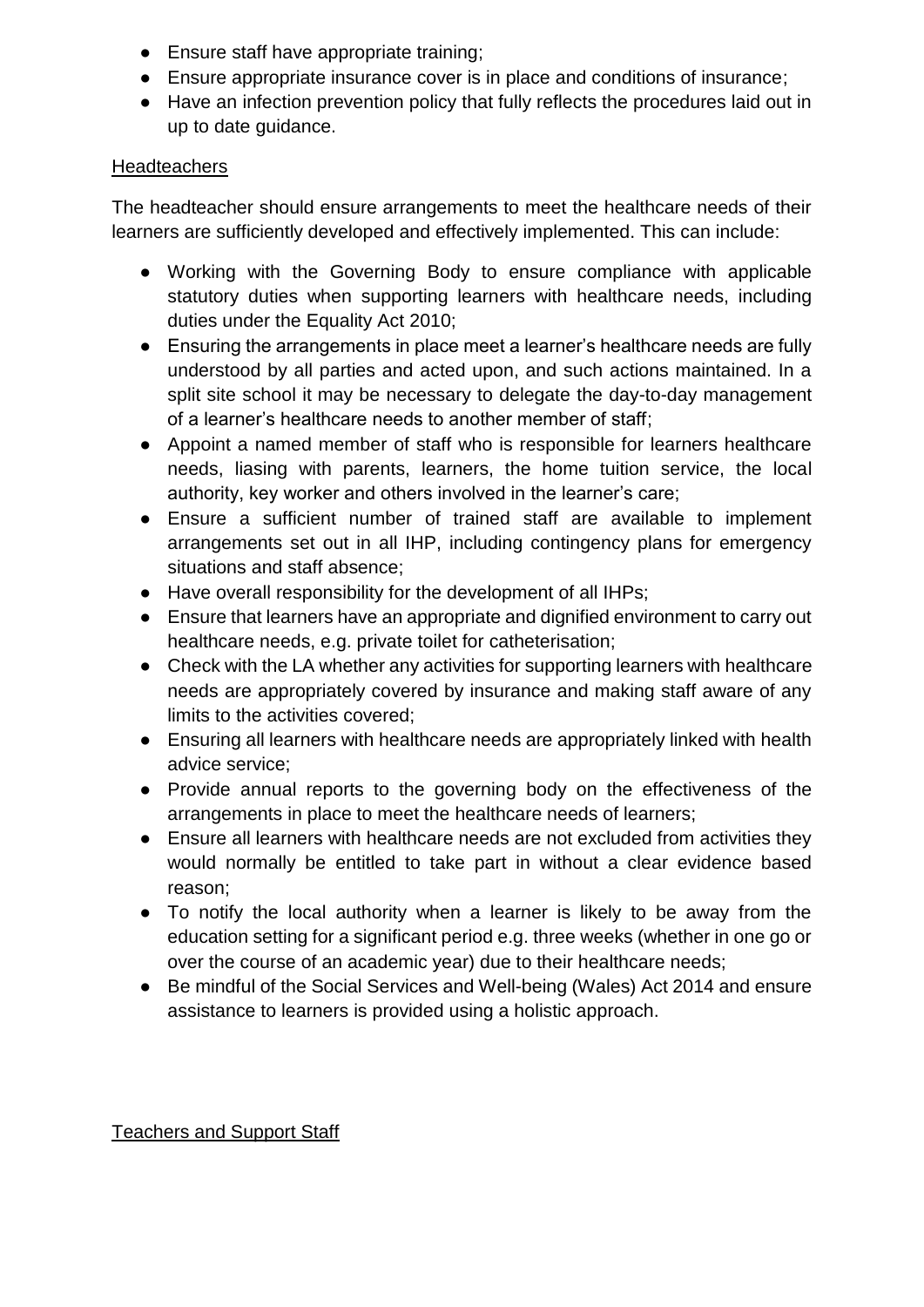Any member of staff within the education setting may be asked to provide support to learners with healthcare needs, including assisting or supervising the administration of medicines. **This role is entirely voluntary**. Staff must receive sufficient and suitable training and achieve the necessary level of competence before they take on the responsibility. No member of staff can be required to administer or supervise medication unless it forms part of their contract, terms and conditions or a mutually agreed job plan.

In addition to the training provided to staff that have volunteered or are contracted to support learners with healthcare needs, the school should ensure staff:

- Fully understand the school's healthcare needs policies and arrangements;
- Are aware of which learners have more serious or chronic healthcare needs, and where appropriate, are familiar with these learners' IHPs. This includes knowing how to communicate with parents and the triggers for contacting them, such as when a learner is unwell, refuses to take medication or refuses certain activities because of their health care needs;
- Are aware of the signs, symptoms and triggers of common life-threatening medical conditions and know what to do in an emergency. This includes knowing who the first aiders are and seeking their assistance if a medical emergency takes place;
- Fully understand the school's emergency procedures and be prepared to act in an emergency;
- Ask and listen to the views of learners and their parents, which should be taken into consideration when putting support in place;
- Ensure learners (or their friends) know who to tell if they feel ill, need support or changes to support;
- Listen to concerns of learners if the feel ill at any point and consider the need for medical assistance (especially in the case of reported breathing difficulties);
- Make sure learners with healthcare needs are not excluded from the activities they wish to take part in without a clear evidence-based reason, including any external trips/visits. This includes ensuring learners have access to their medication and that an appropriately trained member of staff is present to assist where required;
- Are aware of bullying issues and emotional well-being regarding learners with healthcare needs, and are prepared to intervene in line with the school's policy;
- Are aware that healthcare needs can impact on a learner's ability to learn and provide extra help when needed;
- Support learners who have been absent and assist them with catching up on missed work – this may involve working with parents and specialist services;
- Keep parents informed of how the healthcare need is affecting the learner in school.

## Learners and Parents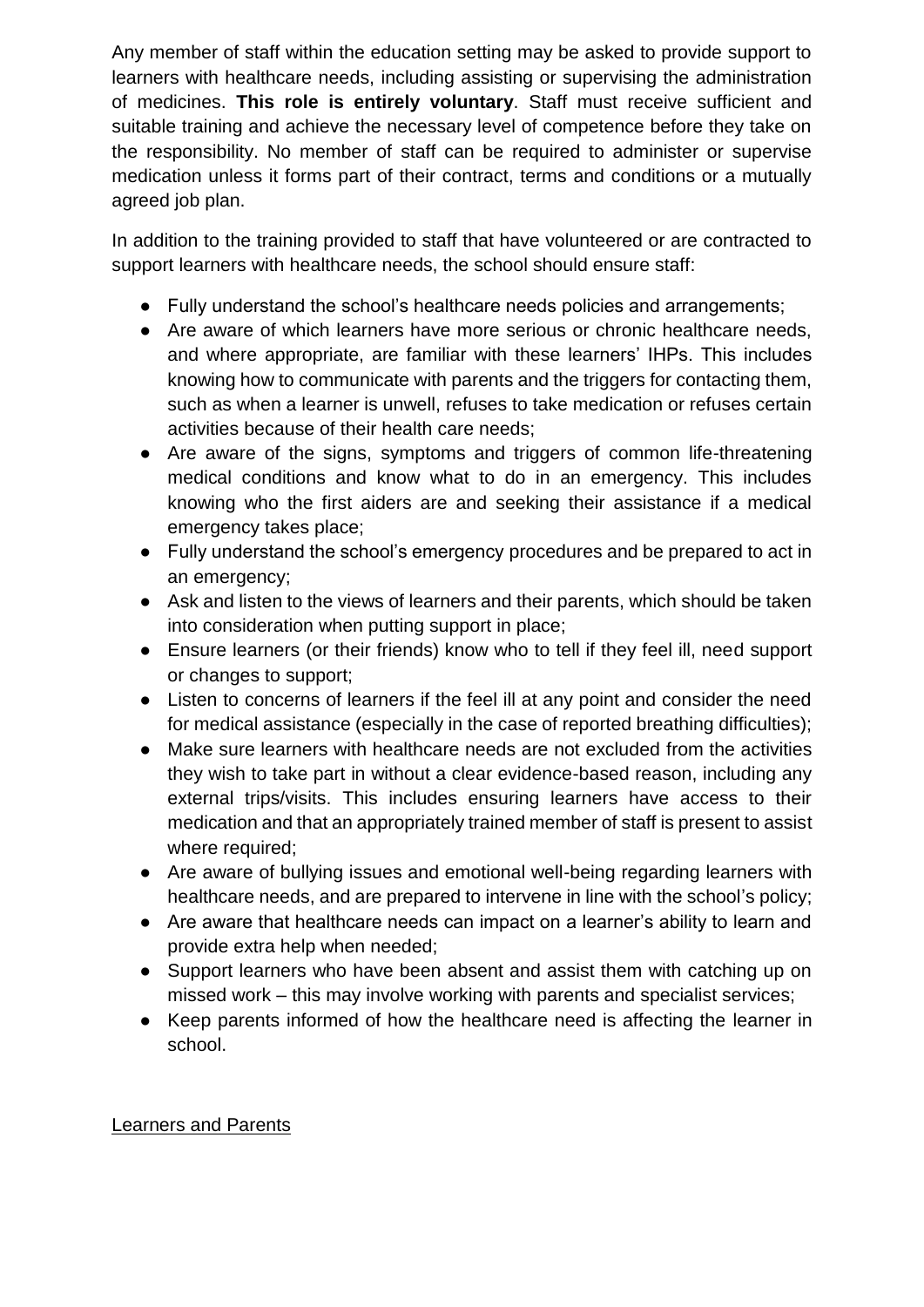It is vital that learners and parents are actively involved in the planning of support and management of healthcare needs. Meeting the individual's needs should be at the centre of decision making and processes. The UNCRC states learners should have access to appropriate information essential for their health and development and have opportunities to participate in decisions affecting their health.

Parents and learners should:

- Receive updates healthcare issues/changes that occur within the school;
- Be involved in the creation, development and review of an IHP. The parent and learner may be best placed to provide information about how the learner's healthcare needs will be met in school, and contribute to the development of, and compliance with, their IHP;
- Provide the school with sufficient and up-to-date information about healthcare needs, including any guidance regarding the administration of medicines and/or treatment from healthcare professionals. Where appropriate, learners should be encouraged and enabled to manage their own healthcare needs;
- Inform the school of any changes such as type of medication, dosage or method of administration;
- Provide relevant in-date medicines, correctly labelled, with written dosage and administration instruction;
- Ensure a nominated adult is contactable at all times and all necessary forms are completed and signed;
- Inform the school if their child has/had an infectious disease or condition while in attendance.

## **NHS Wales school health nursing service, third sector organisations and other specialist services**

Healthcare and practical support can be found from a number of organisations. Education settings have access to a health advice service. The scope and type of support the service can offer may include:

- Offering advice on the development of IHPs;
- Assisting in the identification of the training required for the school to successfully implement IHPs;
- Supporting staff to implement a learners IHP through advice support and liaison with other healthcare, social care and third sector professionals.

Health advice and support can also be provided by specialist health professionals such as GPs, paediatricians, speech and language therapists, occupational therapists, physiotherapists, dieticians and diabetes specialist nurses. In addition, third sector voluntary bodies can provide advice and practical support. Proactively engaging with specialist services can provide practical help when writing and implementing IHPs. They can also provide training and awareness-raising resources, including video links.

## **POLICY FRAMEWORK**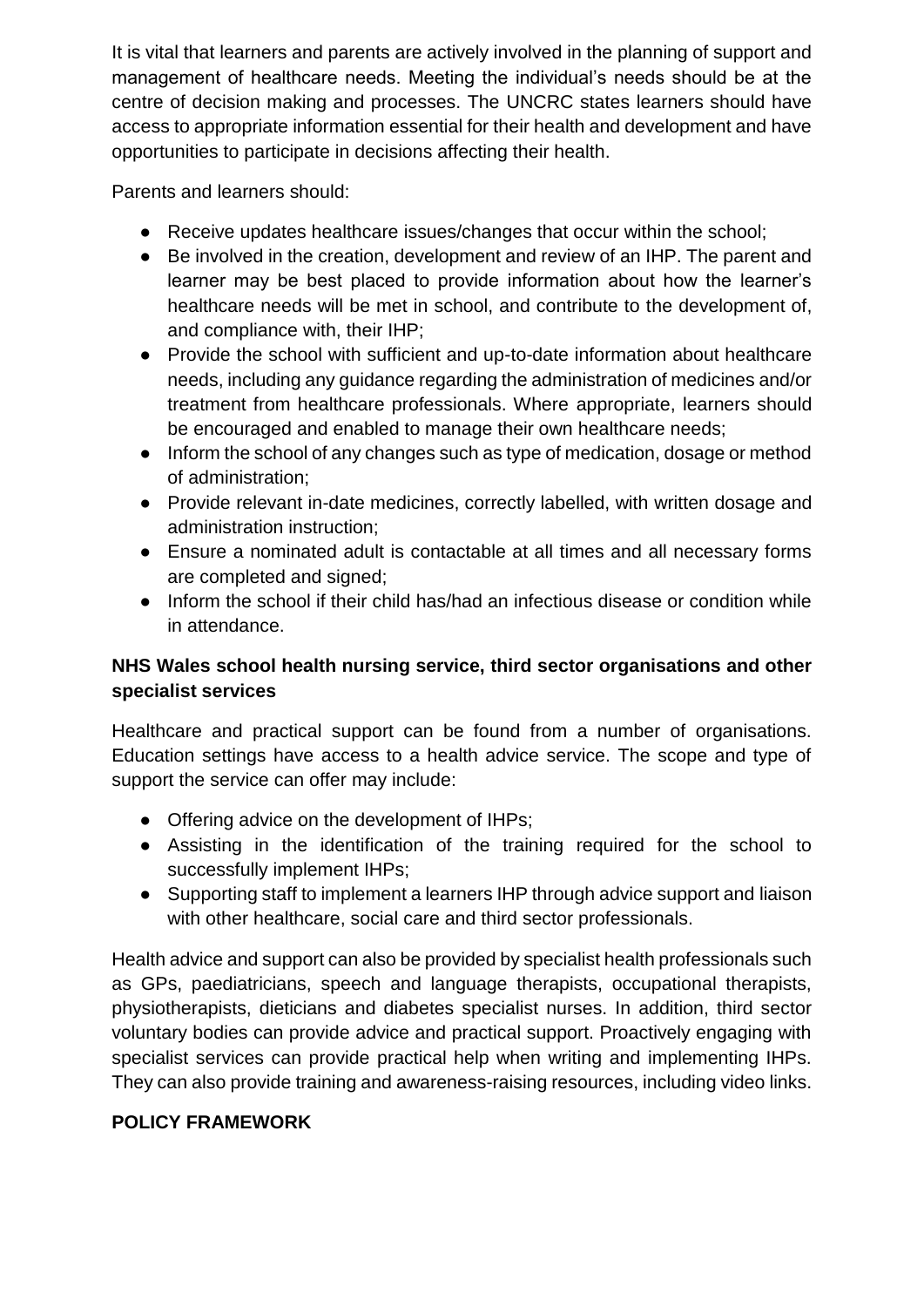This Policy describes the criteria for how the school can meet the requirements of children with healthcare needs.

- **1. This school is an inclusive school that supports and welcomes pupils with medical conditions**
	- No child will be denied admission to this school because arrangements for their healthcare needs have not been made.
	- This school will listen to the views of pupils and parent.
	- Pupils and parents will feel confident in the care they receive from this school and the level of care meets their needs.
	- All staff understand their duty of care to pupils and know what to do in the event of an emergency.
	- The school understands that all pupils with the same healthcare need will not have the same level of need.
- **2. All children with healthcare needs should have an individual healthcare plan (IHP)**
	- A care plan details exactly what care a child needs in school, when they need it and who is going to give it.
	- It should also include information on the impact any health condition may have on a child's learning, behaviour or classroom performance.
	- The care plan should be drawn up with input from the pupil (if appropriate) their parent/carer, relevant school staff and healthcare professionals, ideally a specialist if the child has one.

## **3. All staff understand what to do in an emergency for children with medical conditions**

- All school staff are aware of the medical conditions at this school and understand their duty of care to pupils in an emergency.
- All staff receive first aid training in what to do in an emergency and this is refreshed at least every three years.
- A child's care plan should, explain what help they need in an emergency. The care plan should accompany a pupil should they need to attend hospital. Parental permission will be sought for sharing the care plan within emergency care settings.
- If a pupils needs to attend hospital, a member of staff will stay with them until a parent arrives, or accompany a child taken to hospital by ambulance.

## **4. This school has clear guidance on providing care and support and administering medication**

- This school understands the importance of medication being taken and care received as detailed in the pupil's care plan.
- This school will make sure that there are more than one members of staff who have been trained to administer the medication and meet the care needs of an individual child
- This school will not give medication to a child under 16 without a parent's written consent. Prescribed medication will only be administered when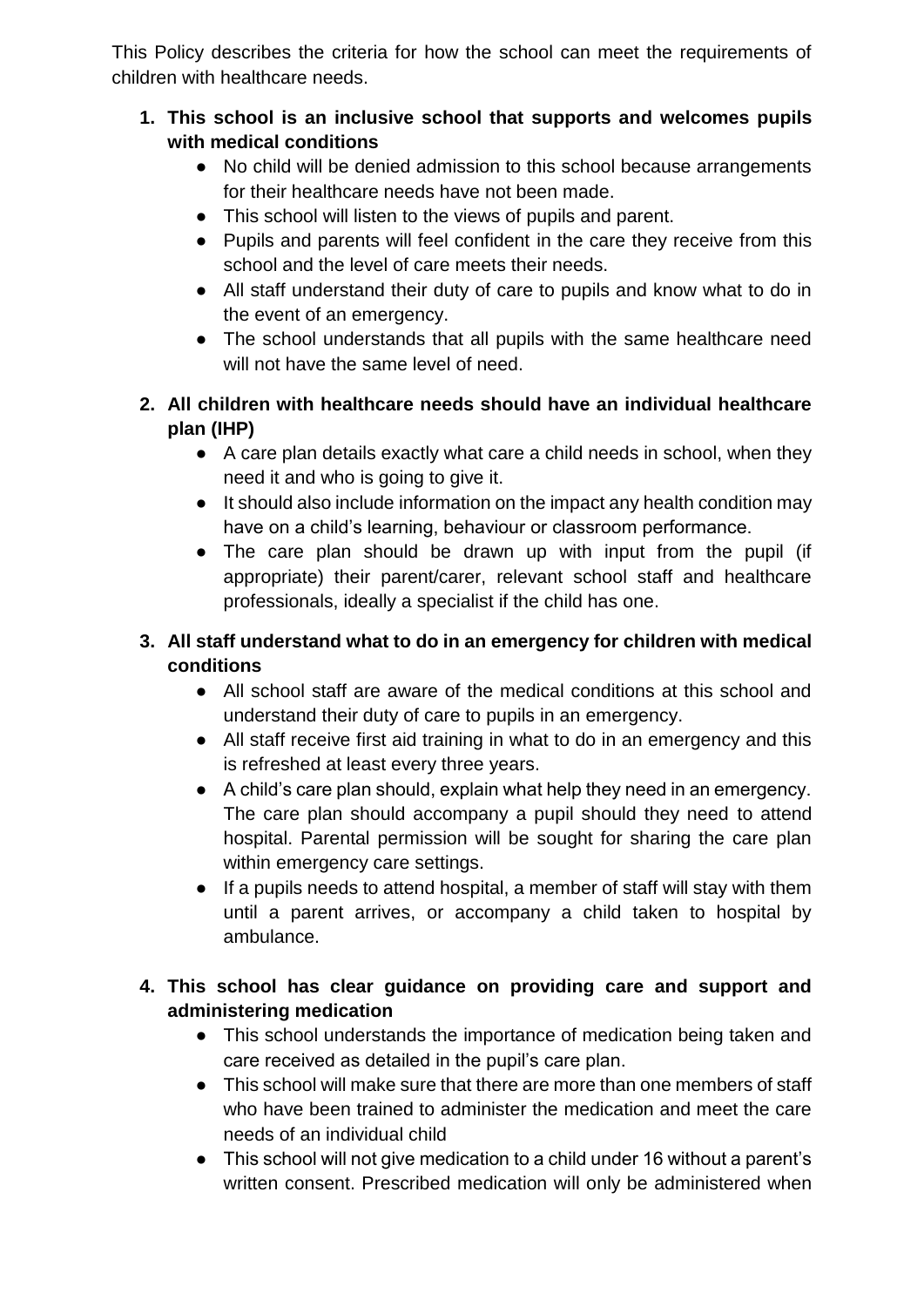the required dosage cannot be altered by a medical practitioner to fit around the school day. Parents are invited to attend the school if they wish to administer medication during the school day.

- This school will make sure that a trained member of staff is available to accompany a pupil with healthcare needs on an educational visit.
- Parents at this school understand that they should let the school know immediately if their child's needs change.
- **5. This school has clear guidance on the storage of medication and equipment** 
	- This school makes sure that all staff understand what constitutes an emergency for an individual pupil and makes sure that emergency medication/equipment is readily available wherever the child is in the school and on educational visits and is not locked away.
	- The school will store medication that is in date and labelled in its original container where possible, in accordance with its instructions.
	- Parents are asked to collect all medications/equipment at the end of the school term, and to provide new and in-date medication at the start of each term.
	- This school disposes of needles and other sharps in line with local policies. Sharp boxes are kept securely at school. They are collected and disposed of in line with local authority procedures.
	- Some medicines need to be refrigerated. The temperature will need to be regularly monitored to ensure it is in line with storage requirements.
	- When medicine is no longer required it should be returned to parents to arrange safe disposal.

## **6. This school has clear guidance about record keeping**

- Parents at this school are asked if their child has any healthcare needs on the application form
- This school uses a care plan to record and support an individual pupil needs around their medical condition.
- Care plans are reviewed annually or whenever the pupil's needs change.
- This school keeps an accurate record of all medication administered, including the dose, time, date and supervising staff.
- This school makes sure that all staff providing support to a pupil have received suitable training and ongoing support, to ensure that they have the confidence to provide necessary support to fulfil the requirements set out in the pupil's care plan. This should be provided by the specialist nurse/school nurse/other suitably healthcare professional and/or parent. The specialist nurse/ school nurse/other suitably healthcare professional will confirm their competence, and the school keeps an up-to-date record of all training undertaken and by whom.
- **7. This school ensures that the whole school environment is inclusive to pupils with healthcare needs. This includes the physical environment, as well as social, sporting and educational activities.**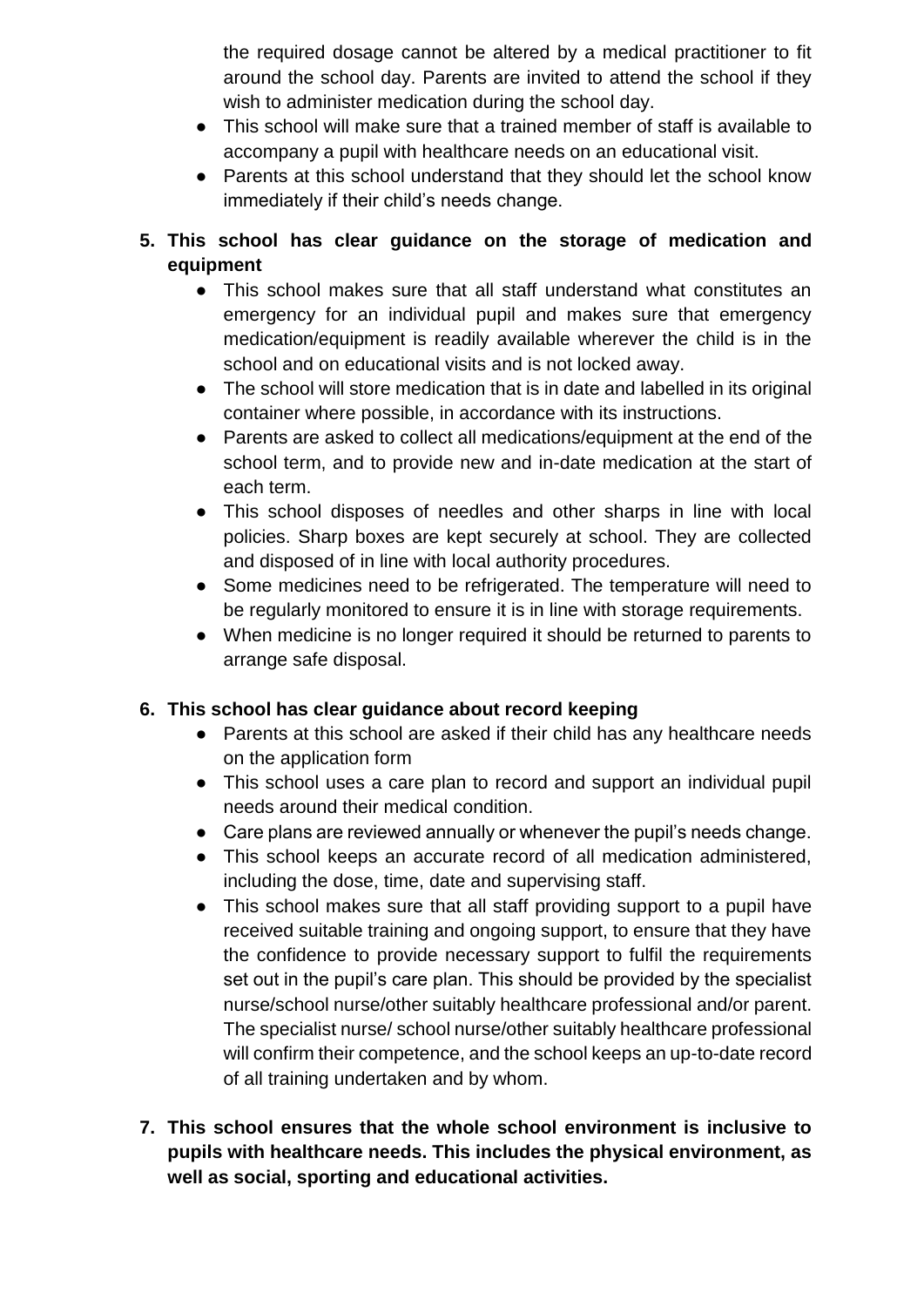- This school is committed to providing a physical environment accessible to pupils with medical conditions.
- This school makes sure the needs of pupils with are adequately considered to ensure their involvement in all school activities.
- All staff are aware of the potential social difficulties that pupils with healthcare needs may experience and use this knowledge, alongside the school's anti-bullying policy, to help prevent and deal with any problems. They use curriculum opportunities to raise awareness of medical conditions to help promote a positive environment.
- This school understands the importance of all pupils taking part in physical activity and all staff make appropriate adjustments to physical activity sessions to ensure they are accessible to all pupils.
- This school makes sure that pupils with healthcare needs can participate fully in all aspects of the curriculum, and enjoy the same opportunities as any other child, and that appropriate adjustments and extra support are provided.
- All school staff understand that frequent absences, or symptoms, such as limited concentration and frequent tiredness, may be due to a pupil's healthcare needs. This school will not penalise pupils for their attendance if their absences relate to their medical condition.
- This school will make sure that a risk assessment is carried out before any educational visits. The needs of pupils with healthcare needs are considered during this process and plans are put in place for any additional medication, equipment or support that may be required.
- Where suitable, and following consent, a noticeboard is used to display information of high risk health needs.

## **11. This school will ensure that a policy is in place for handling emergency situations**

- Staff will know who is responsible for the policy, nominated first aiders and how to deal with common healthcare needs.
- Where a learner has an IHP, this should clearly define what constitutes an emergence and explain what to do. Staff should be made aware of emergency symptoms and procedures.This school will liaise with the school ALNCo if pupils with healthcare needs are finding it difficult to keep up educationally and referrals will be made where appropriate to external agencies.
- This school will make reasonable adjustments to residential visits ensuring full participation from all learners.
- This school will give due consideration to the Data Protection Act 1998 to accommodate the sharing of personal information with third parties if necessary for off-site activities. This may include information about the healthcare needs of learners, what to do in an emergency and any additional support, medication or equipment needed.
- **8. This school is aware of the common triggers that can make common medical conditions worse or can bring on an emergency.** 
	- This school is committed to identifying and reducing triggers at school.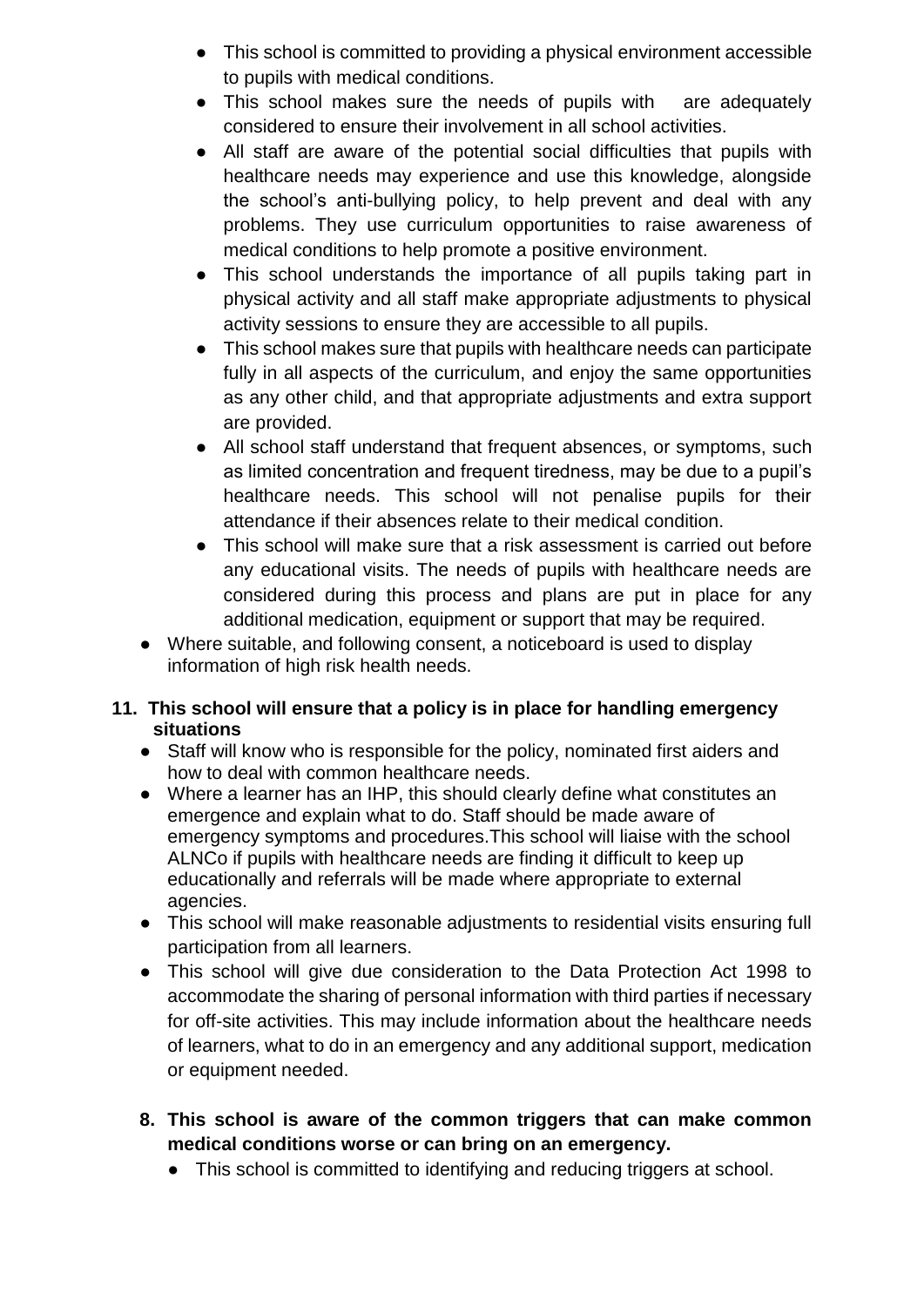- The pupil's care plan details an individual pupil's triggers and details how to make sure the pupil remains safe throughout the whole school day.
- This school reviews all medical emergencies and incidents to see how they could have been avoided, and changes school policy according to these reviews.
- **9. Each member of the school and health community know their roles and responsibilities in maintaining and implementing an effective medical conditions policy**
- This school works in partnership with all relevant stakeholders including pupils, parents, governors, school staff, catering staff and healthcare professionals to ensure this policy is planes, implemented and maintained successfully.

#### **10. This school ensures that due consideration is given to the dietary needs of learners, e.g. those who have diabetes, coeliac disease, allergies and intolerances**

- The school will work with Vale Catering Services to provide menus to parents and learners, with complete lists of ingredients and nutritional information.
- This school will give due consideration to conditions which require high calorific intake, and will work with parents to provide access to glucose-rich food and drinks.
- Catering staff will have access to relevant information, particularly if there is a possibility of an emergency situation arising.
- Other learners should know what to do in general terms in an emergency, such as inform a member of staff immediately.
- If a learner needs to be taken to hospital, a staff member should stay with the learner until a parent arrives. If a member of staff accompanies the learner in an ambulance to hospital, the member of staff should take any information of known healthcare needs and medication.

## **12. National Tests and Curriculum assessments**

- This school will make arrangement for learners with long-term disabilities and learning difficulties, or temporary disabilities and illnesses, who are taking statutory assessments.
- Adjustments, adaptations or additional time for learners taking the National Reading and Numeracy Tests will be based on normal classroom practice for particular needs.
- Teachers will use their professional judgement to support learners. Guidance is provided in the National Reading and Numeracy Tests administration handbook.

## **13. Education other than at school (EOTAS)**

● This school will liaise with the local authority to provide support to learners of compulsory school age, who, due to their healthcare needs, many not attend school.

## **14. School Transport**

● This school will seek guidance from the local authority and statutory guidance if circumstances need to arrange home-to-school transport for a learner.

## **15. Complaints procedure**